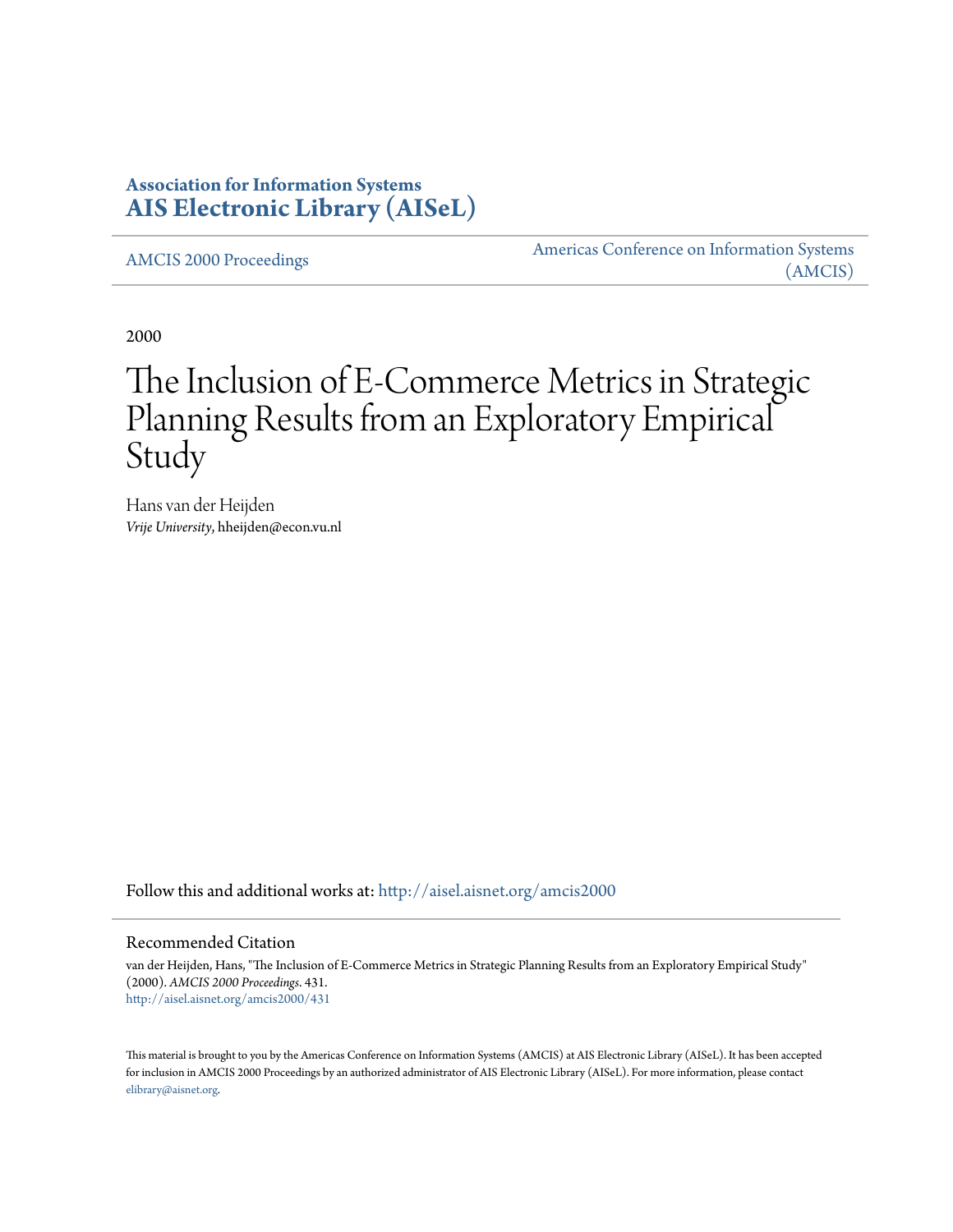# **The Inclusion of E-Commerce Metrics in Strategic Planning: Results from an Exploratory Empirical Study**

Hans van der Heijden, Department of Information Systems, Faculty of Economics, Vrije Universiteit Amsterdam, The Netherlands, hheijden@econ.vu.nl

# **Abstract**

 This research in progress paper reports on an exploratory empirical study that aims to identify what ecommerce metrics are commonly included in IT strategies, and to understand the motivations for their inclusion. The results of this study may help IS executives improving their e-commerce planning processes and provide insight in the way that e-commerce performance is currently assessed.

 A survey instrument has been developed based upon strategic decision making theory. The survey was based on four e-commerce metrics: traffic volume, online sales volume, fulfilment level and site functionality. For each metric, we asked whether the organisation had recently included the metric in their IT strategy. We also asked their opinion on five statements on the metric (motivations to include the metric).

 The survey has been set out at an online community of 600 IS executives and 6000 online subscribers of an IT magazine. At the time of writing the data collection period was just finished. The paper reports on preliminary regression analysis on the available sample data. Early analysis and interpretation indicates that uncertainty to improve the metric is a significant predictor for metric inclusion, while stakeholder pressure is not.

# **Research objectives and questions addressed**

 The uncertainties currently facing IS executives in the realm of e-commerce are clearly substantial. There are both technological uncertainties, organisational uncertainties and market uncertainties to deal with (Economist, 2000). Under these circumstances, deciding on general and IT strategies for e-commerce is no easy task, and opportunistic ways of dealing with strategies appear to be more appropriate than formal-rational approaches (Sauer & Burton, 1999; Hackney & Little, 1999). From an academic point of view, identifying useful strategies to improve e-commerce performance has been identified as a major research issue (Benbasat et al., 2000).

 There are many ways to formulate strategies (Whittington, 1993), and one way is to formulate target levels for specific performance indicators, or *metrics*. The strategic plan of an organisation would then include the target level for such a metric, and the measures to take in order to achieve that particular level. In the context of ecommerce, a number of metrics or performance indicators

are available. Popular target metrics include online traffic and online sales (e.g. Quelch & Klein, 1996; Hanson, 2000). Other well-known metrics are fulfilment level (for example expressed in maximum number of days for delivery) and site functionality (for example expressed as the number of use cases, see Jacobsen et al., 1999).

 In this research project, we examine the extent to which these metrics are incorporated in the strategic plans of the organisation. Furthermore, we aim to understand why certain metrics are included and why others are not. The results of this study may help IS executives improving their e-commerce planning process and provide insight in the way that performance of ecommerce metrics is currently addressed.

# **Theoretical foundations**

 The theoretical antecedents for this study are drawn from the literature on organisational decision making (e.g. Janis & Mann, 1977), strategic planning (e.g. Mintzberg, 1994) and to a lesser extent from the IS evaluation literature (e.g. Farbey et al., 1999; Earl, 1999). Our dependent variable is the inclusion of an electronic commerce metric in the strategic plan. The model is depicted in Figure 1.

Figure 1 Research model



 Two working hypotheses can be derived from the model. In the first place, we hypothesize that

> **H1. The likelihood of metric inclusion is negatively associated with the perceived**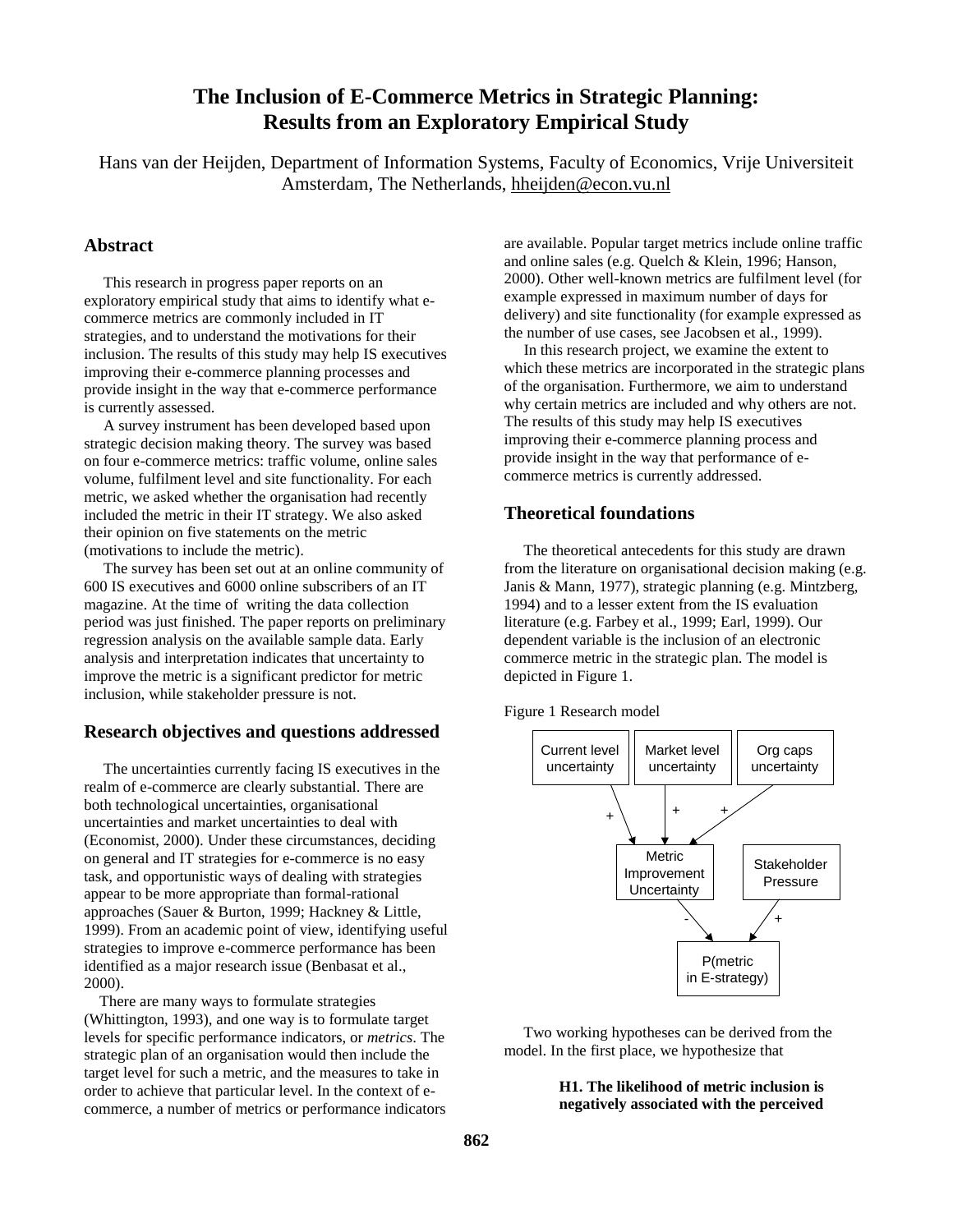#### **uncertainty to improve the metric and positively with stakeholder pressure to improve the metric**.

 In any decision making process, the gathering of relevant information for the decision is a requirement for the decision process to be effective (Janis & Mann, 1977, p. 11). In the e-commerce context, it seems plausible to suggest that IS executives will have obtained insight in ways to improve a metric before they will include it in their strategies. This will allow them to set a target level that is operationally feasible.

The importance of stakeholder pressure in decision making and strategic planning process has been argued in the literature (Mintzberg, 1994; Miller et al., 1996; Farbey et al., 1999). The assumption that IS executives align their strategies with general business strategies (from stakeholders) has been supported by empirical evidence (Burn, 1995; Reich & Benbasat, 1996; Lederer & Salmela, 1996). Thus, we argue that more stakeholder pressure will lead to increased likelikhood of metric inclusion.

In the second place, we hypothesize that

#### **H2: The perceived uncertainty to improve the metric is positively associated with the uncertainty about the current metric level, the uncertainty about the metric level of the market and the perceived uncertainty about the organisational capabilities to improve the metric**.

 With this hypothesis we propose that overall uncertainty about improving a metric is a function of three factors. The first factor refers to the knowledge of the current level on the metric. The second refers to the knowledge of the market. It has been suggested that a simpler external environment has a positive direct impact on the strategic IT planning process (Lederer & Salmela, 1996). More knowledge of the market and the competitors would decrease the uncertainty associated with metric improvement.

 The literature on organisational decision making suggests that effective decision makers take into equal account the positive and negative consequences of a decision (Janis & Mann, 1977). Capabilities determine the degree to which e-strategies can actually be implemented, and hence approximate the consequences of a certain action.

# **Research methodology**

 To examine these working hypotheses we have adopted an exploratory survey research. Surveys are appropriate in exploratory research when a preliminary theory is available and the relative importance of antecedents or consequences is sought for (Hair et al.,

1998). In comparision to more qualitative research, the larger sample size of a quantitative study may cover a greater spectrum of the known variate.

A survey instrument was developed for four e-commerce metrics: traffic volume, online sales volume, fulfilment level and site functionality. Statements that reflected the respondent's perception of the independent variables were included for each metric. The survey was set out in an online community of 600 IS managers, maintained by a commercial company and 6000 subscribers on an online IT magazine. The respondents were invited to participate by E-mail. The E-mail contained a link to the webpage where the survey was located.

 The study remained online for one month. The final set contains 463 respondents.

# **Preliminary analysis and interpretation**

 To analyse the data we conducted four logistic regression analyses to test hypothesis 1 and four multiple regression analyses to test hypothesis 2 (Hair et al., 1998).

 A logistic regression (logit) analysis was conducted in order to assess the prediction value of metric improvement uncertainty and stakeholder pressure on metric inclusion. The results are in the following tables:

#### Table 1. Results Traffic and Sales

|                      | Traffic    | <b>Online Sales</b> |
|----------------------|------------|---------------------|
|                      | Volume     | Volume              |
| n                    | 367        | 364                 |
| Nagelkerke           | 0.113      | 0.141               |
| R Square             |            |                     |
| <b>B</b> Uncertainty | $-0.4034*$ | $-0.5787*$          |
| <b>B</b> Pressure    | $0.3380*$  | $0.3431*$           |

 $* = p < 0.005$ 

Table 2. Results Fulfilment and Functionality

| Fulfilment | <b>Site</b>   |
|------------|---------------|
| Level      | Functionality |
| 357        | 357           |
| 0.083      | 0.068         |
|            |               |
| $-0.5251*$ | $-0.3722*$    |
| 0.2081     | 0.1754        |
|            |               |

 $* = p < 0.005$ 

 The results demonstrate relatively low Nagelkerke R squares across metrics, indicating about 10% of the variance in odds ratio explained. The data also suggests that metric improvement uncertainty is a significant predictor, while stakeholder pressure is not (except for traffic and sales). This appears to be in contrast with theory. To explain our findings, we are currently studying the limitations of our sample data, with the help of the control variables. A reason could be the time lags between variable changes. E.g. only after increased stakeholder pressure and decreased uncertainty may a metric become part of the strategy. There is a possibility that our respondents are only